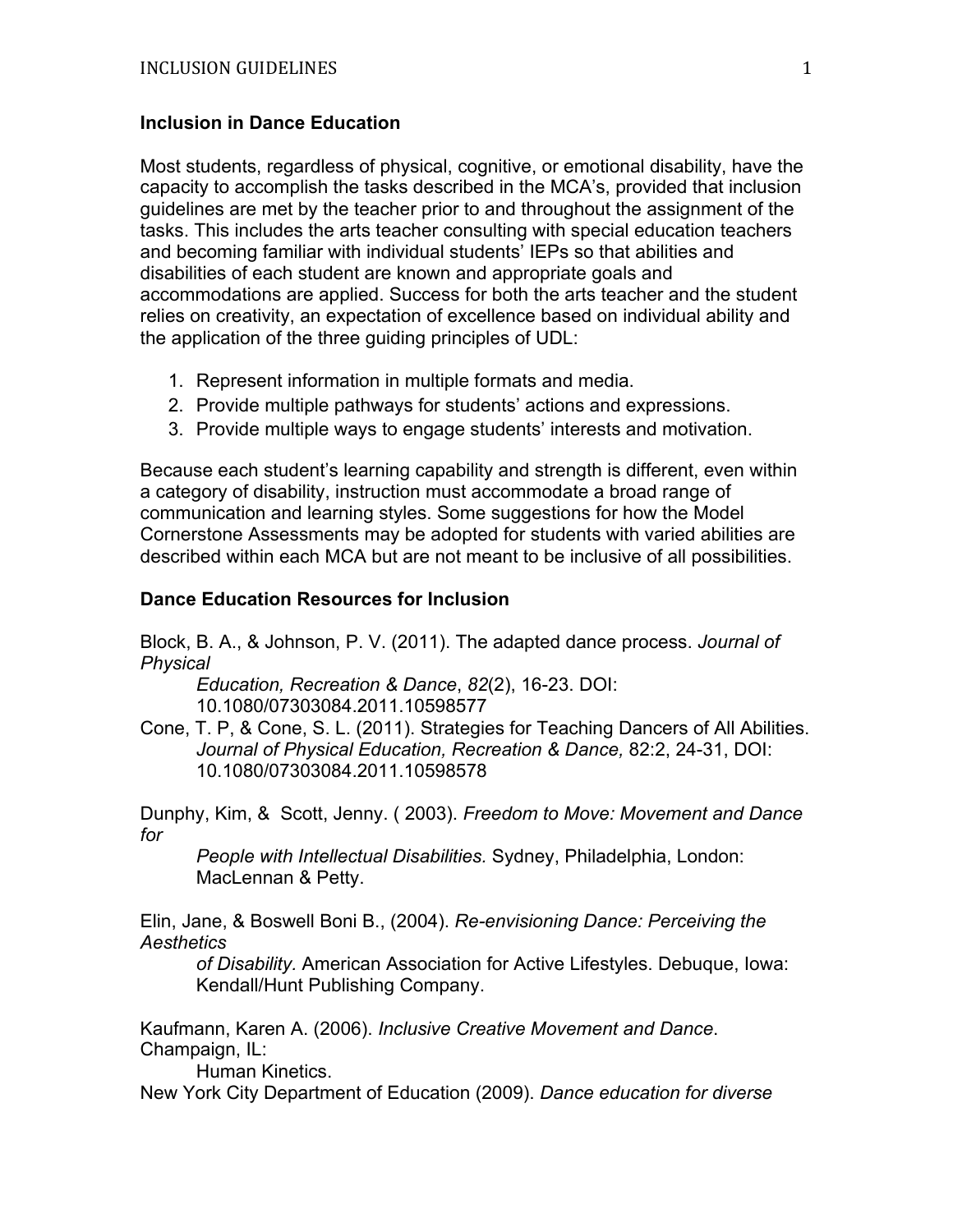*learners: A special education supplement for the blueprint for teaching and learning in dance.* New York, NY: Author. Retrieved from:

http://schools.nyc.gov/offices/teachlearn/arts/Blueprints/Dance%20Spec% 20Ed%20Supplement.pdf

Seham, J. (2012). Dance Partners: A model of inclusive arts education. In S. M. Malley

(Ed.), *The intersection of arts education and special education: Exemplary programs and approaches (pp.* 81-100). Washington, DC: The John F. Kennedy Center for the Performing Arts. Retrieved from: https://www.kennedycenter.org/education/vsa/resources/Finalprofessional papersbookArticle5.pdf

Tomasic, M. (2014). Developing curricula and assessment tools for the physically integrated dance class. In S. M. Malley (Ed.), *2013 VSA Intersections: Arts and special education exemplary programs and approaches* (pp. 182- 202). Washington, DC: The John F. Kennedy Center for the Performing Arts. Retrieved from:

https://www.kennedycenter.org/education/vsa/resources/edu\_parents.cfm

Tomasic, M., & Verdi-Fletcher, Mary (2012) *Physically Integrated Dance Training: The*

*Dancing Wheels comprehensive guide for teachers, choreographers, and students of mixed abilities.* Philadelphia, PA: NewVoices Publishing.

Tortora, Suzi. (2006) *The Dancing Dialogue: Using the Communicative Power of Movement with Young Children.* Baltimore, MD: Paul H. Brooks Publishing Company.

Zitomer, M. R., & Reid, G. (2011). To be or not to be – able to dance: Integrated dance

and children's perceptions of dance ability and disability, *Research in Dance Education,* 12:2, 137-156, DOI: 10.1080/14647893.2011.575224

## **Credits**

## **The John F. Kennedy Center for the Performing Arts Special Education Review Team**

Dr. Jean Crockett, Professor and Director of School of Special Education, Psychology, and Early Childhood Studies, University of Florida

Dr. Jenny Seham, Director of Teacher Training, National Dance Institute, New York City Ms. Pamela VanGilder, Movement and Dance Specialist, Madonna Learning Center Dr. Mary Adamek, Director of Music Therapy and Education, University of Iowa Dr. Alice-Ann Darrow, Irvin Cooper Professor of Music Therapy and Music Education, Florida State University

Dr. Karen Keifer-Boyd, Professor of Art Education, Pennsylvania State University Dr. Michelle Kraft, Professor of Art Education, Lubbock (Texas) Christian University Ms. Sally Bailey, Professor of Theatre and Director of Drama Therapy, Kansas State **University**